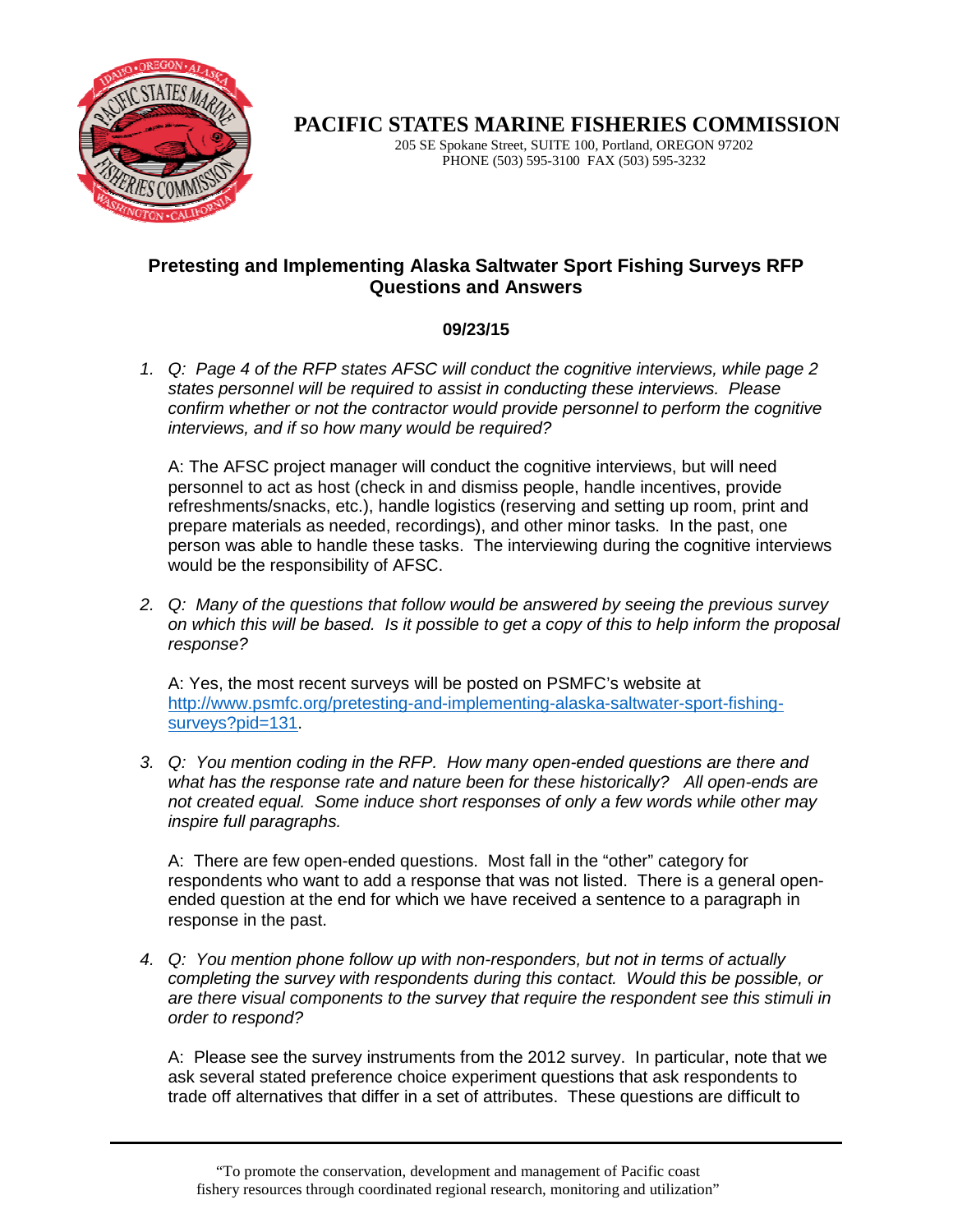Alaska Saltwater Sport Fishing Surveys RFP Questions and Answers, Cont. Page 2

administer over the phone without visual aids. We expect proposals to include implementing the survey as a primarily mail survey. Telephone only surveys are unlikely to be feasible given the set of questions posed in the surveys.

5. Q: The RFP mentions final deliverable being due 8 weeks after the final mailing, but also mentions initiating the phone contact "several weeks after the second mailing." These two seem to be in conflict with one another from a timing perspective.

A: Thank you--the RFP contained a timeline for deliverables that was not appropriate for the ordering of survey contacts. We anticipate that a mutually agreed upon delivery date will be established with the contractor that will be no more than six (6) weeks after the close of the survey implementation activities. The exact date survey implementation activities will end will depend upon a lot of factors and will itself be mutually agreed upon by AFSC and the contractor. In the proposal, the contractor should indicate the likely amount of time beyond the survey implementation close that will be needed to deliver the final deliverables to enable sufficient time for data quality checks and assessments to be performed.

6. Q: The RFP mentions NOAA letterhead "that will be designed by the contractor." Are graphic design services expected for this? Or, will the letterhead be shipped to the contractor as usually occurs in such situations, and the body of the letter is what the contractor needs to compose?

A: AFSC will provide a MS Word template of the NOAA letterhead that the contractor will need to mail merge and then print as specified in the RFP. In addition, the wording of the form letters will generally be developed and finalized by AFSC with input from the contractor. The contractor will need to design the envelopes (return envelopes, outgoing envelopes), but it is expected that a NOAA logo will be made available by AFSC for that purpose.

7. Q: What, if any, expectations are there for color in the questionnaire itself?

A: Please see the survey instruments from the 2012 survey. A minimal amount of color (if any) will be required for printing of the survey booklets. In addition, as discussed in the RFP, there will be a two-sided insert to the survey that will be in color. Color will also be needed in the correspondence letters and postcard for the signatures and NOAA logos.

8. Q: We assume equal distribution of the 150 versions of the survey – 50 within each of the geographic segments? If the 4,500 total mailing scenario is deployed, this would amount to 30 of each geo/version combination? Please confirm.

A: We would expect an equal number of survey versions being distributed amongst and within the different survey populations (non-residents, Southeast Alaska residents, and other Alaska residents). So the 30 per survey population and version seems reasonable.